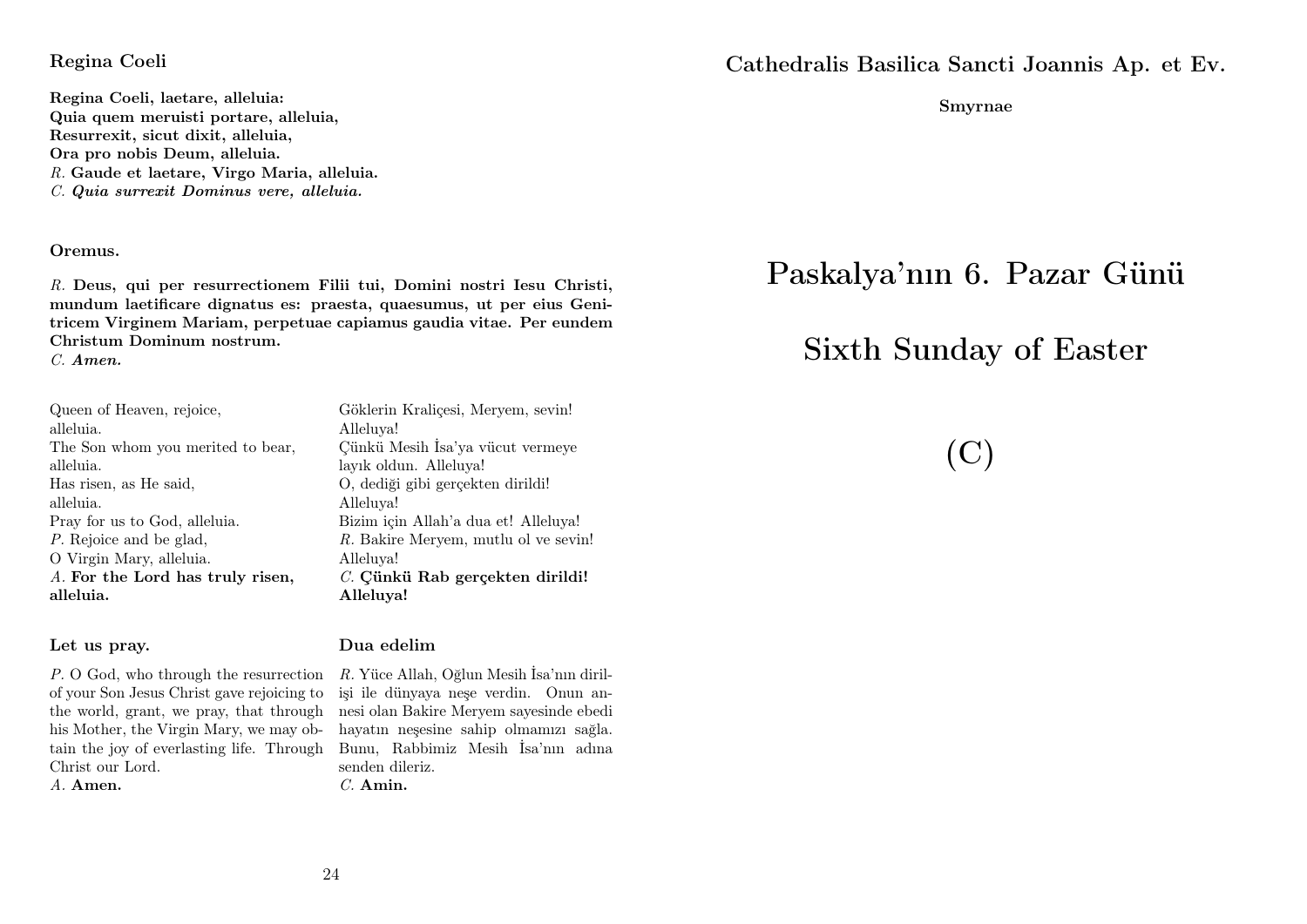# Introductory Rites

P. In the name of the Father, and of the Son, and of the Holy Spirit. A. Amen.

P. The grace of our Lord Jesus Christ and the love of God and the communion of the Holy Spirit be with you all.

A. And with your spirit.

#### Penitential Act

P. Brethren, let us acknowledge our sins, and so prepare ourselves to celebrate the sacred mysteries.

I confess to almighty God, and to you, my brothers and sisters, that I have greatly sinned, in my thoughts and in my words, in what I have done and in what I have failed to do, through my fault, through my fault, through my most grievous fault; therefore I ask blessed Mary ever-Virgin, all the Angels and Saints, and you, my brothers and sisters, to pray for me to the Lord our God.

May almighty God have mercy on us, forgive us our sins, and bring us to everlasting life.

A. Amen.

# Kyrie

- 
- 
- 
- 

- V. Kyrie, eleison.  $P.$  Lord, have mercy.
- R. Kyrie, eleison. A. Lord, have mercy.
- V. Christe, eleison. P. Christ, have mercy.
- R. Christe, eleison. A. Christ, have mercy.
- V. Kyrie, eleison.  $P$ . Lord, have mercy.
- R. Kyrie, eleison. A. Lord, have mercy.

#### Komünyon Nakaratı Yh.14,15-16

C. Mesih İsa şöyle diyor: «Beni seviyorsanız, emirlerimi yerine getiriniz.

Ben de Peder'e yalvaracağım;

O size, ebediyen sizinle birlikte kalacak olan başka bir yardımcı verecektir.» Alleluya!

#### Komünyon'dan sonra Dua

R. Ebedi ve her şeye kadir Allah, Kurtarıcımız Mesih İsa'nın dirilişi sayesinde, bizleri yeni bir yaşama kavuşturdun. Sana yalvarıyoruz: Kurtuluşumuzun kaynağı olan bu ilahi ekmekle daha gayretli ve güçlü olmamızı sağla. Bunu, Rabbimiz Mesih İsa'nın adına senden dileriz.

C. Amin.

## Görkemli Takdis

- R. Rab sizinle olsun.
- C. Ve sizin ruhunuzla.

R. Biricik Oğlu Mesih İsa'nın Dirilişi sayesinde kurtuluşumuzu sağlayan ve bizleri evlatları kılan Allah, size takdisinin sevincini versin.

 $C$  Amin

R. Size gerçek özgürlüğün armağanını veren Kurtarıcı Rab, sizleri kendi ebedi mirasına ortak etsin.

C. Amin

R. Vaftiz aracılığıyla Mesih'te dirilen sizler, bir gün gökler ülkesinde O'nun ile buluşmak için Azizlik yolunda yürüyesiniz.

C. Amin

R. Her seye kadir ve tek Allah olan, Peder ve Oğul  $\mathbf{\Psi}$  ve Kutsal Ruh'un takdisi üzerinize insin ve daima sizinle kalsın.

- C. Amin
- R. Mesih İsa'nın Dirilişini hayatınızla duyurunuz. Barış içinde gidiniz.
- C. Allah'a şükürler olsun.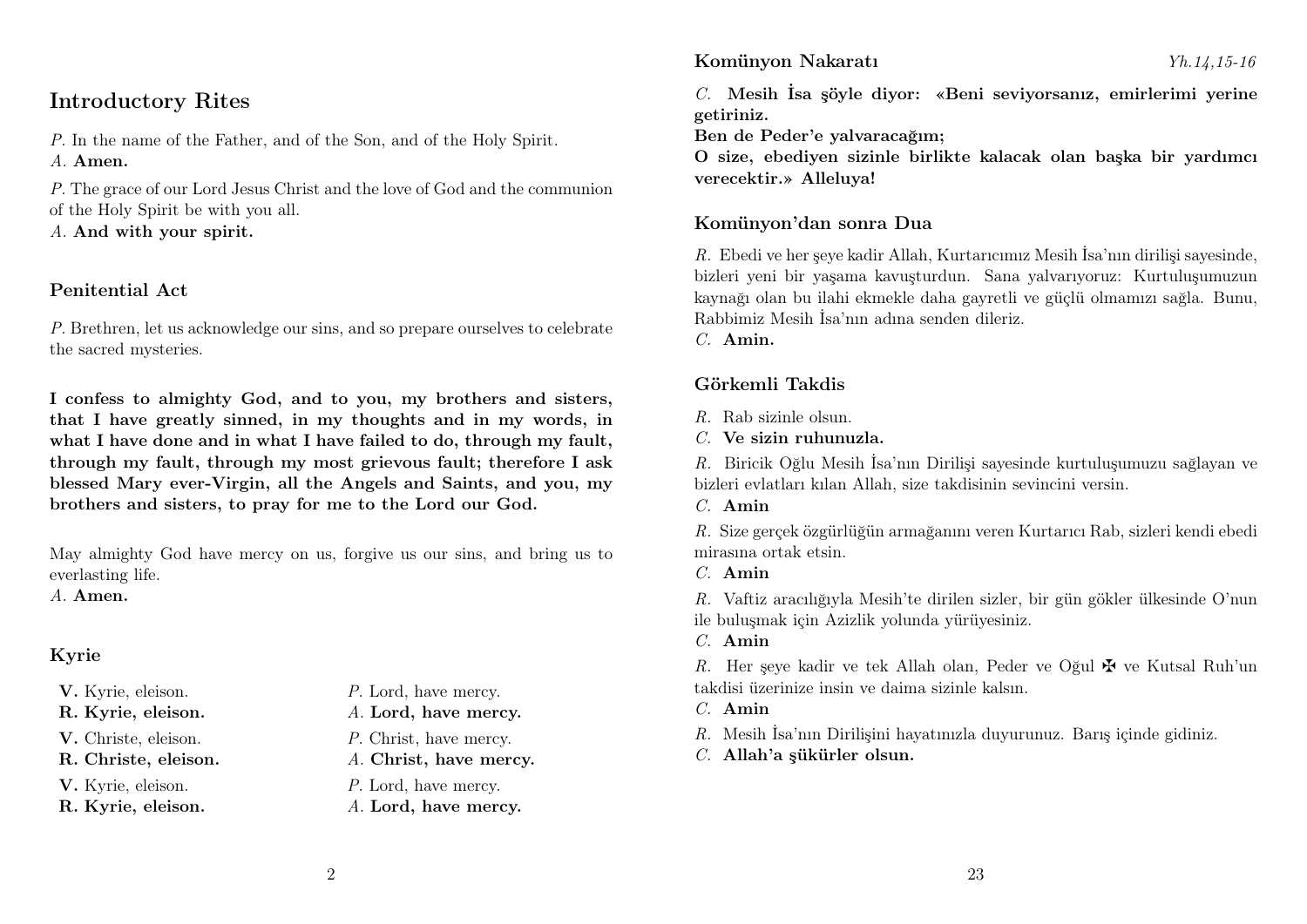#### Antiphon of Communion Jn 14: 15-16

A. If you love me, keep my commandments, says the Lord, and I will ask the Father and he will send you another Paraclete, to abide with you for ever, alleluia.

#### Prayer after Communion

P. Almighty ever-living God, who restore us to eternal life in the Resurrection of Christ, increase in us, we pray, the fruits of this paschal Sacrament and pour into our hearts the strength of this saving food. Through Christ our Lord.

A. Amen.

#### Solemn Blessing

- P. The Lord be with you.
- A. And with your spirit.

P. May God, who by the Resurrection of his Only Begotten Son was pleased to confer on you the gift and redemption and of adoption, give you gladness by his blessing.

A. Amen.

P. May he, by whose redeeming work, you have received the gift of everlasting freedom, make you heirs to an eternal inheritance.

A. Amen.

P. And may you, who have already risen with Christ in Baptism through faith, by living in a right manner on this earth, be united with him in the homeland of heaven.

#### A. Amen.

P. And may the blessing of almighty God, the Father and the Son  $\mathbf{\nabla}$  and the Holy Spirit come down on you and remain with you for ever.

#### A. Amen.

- P. Announce the Resurrection of Christ by your life. Go in peace.
- A. Thanks be to God.

# Giriş Duaları

R. Peder, Oğul ve Kutsal Ruh'un adına.

C. Amin.

R. Rab'bimiz Mesih İsa'nın lütfu, Peder Allah'ın sevgisi ve birlik sağlayan Kutsal Ruh'un kudreti daima sizinle beraber olsun.

 $C$ . Ve sizin ruhunuzla.

# Pişmanlık Eylemi

R. Kurtuluşumuzun gizemini kutlamadan önce günahkâr olduğumuzu hatırlayalım ve pişmanlık duyarak Allah'tan af dileyelim.

Her şeye kadir Allah'a ve size kardeşlerim, düşüncelerimle ve sözlerimle, eylemlerimle ve ihmallerimle çok günah işlediğimi itiraf ediyorum. Gerçekten günah işledim. Bu nedenle Bakire Meryem Ana'ya, Meleklere, bütün Azizlere ve size kardeşlerim, yalvarıyorum, benim için Rab'bimiz Allah'a dua ediniz.

Her şeye kadir Allah bize merhamet etsin, günahlarımızı affetsin ve bizi ebedi hayata kavuştursun.

R. Amin.

### Kyrie

| V. Kyrie, eleison.   | R. Rab'bim, bize merhamet eyle.     |
|----------------------|-------------------------------------|
| R. Kyrie, eleison.   | C. Rab'bim, bize merhamet eyle.     |
| V. Christe, eleison. | R. Mesih İsa, bize merhamet eyle.   |
| R. Christe, eleison. | $C.$ Mesih Isa, bize merhamet eyle. |
| V. Kyrie, eleison.   | R. Rab'bim, bize merhamet eyle.     |
| R. Kyrie, eleison.   | C. Rab'bim, bize merhamet eyle.     |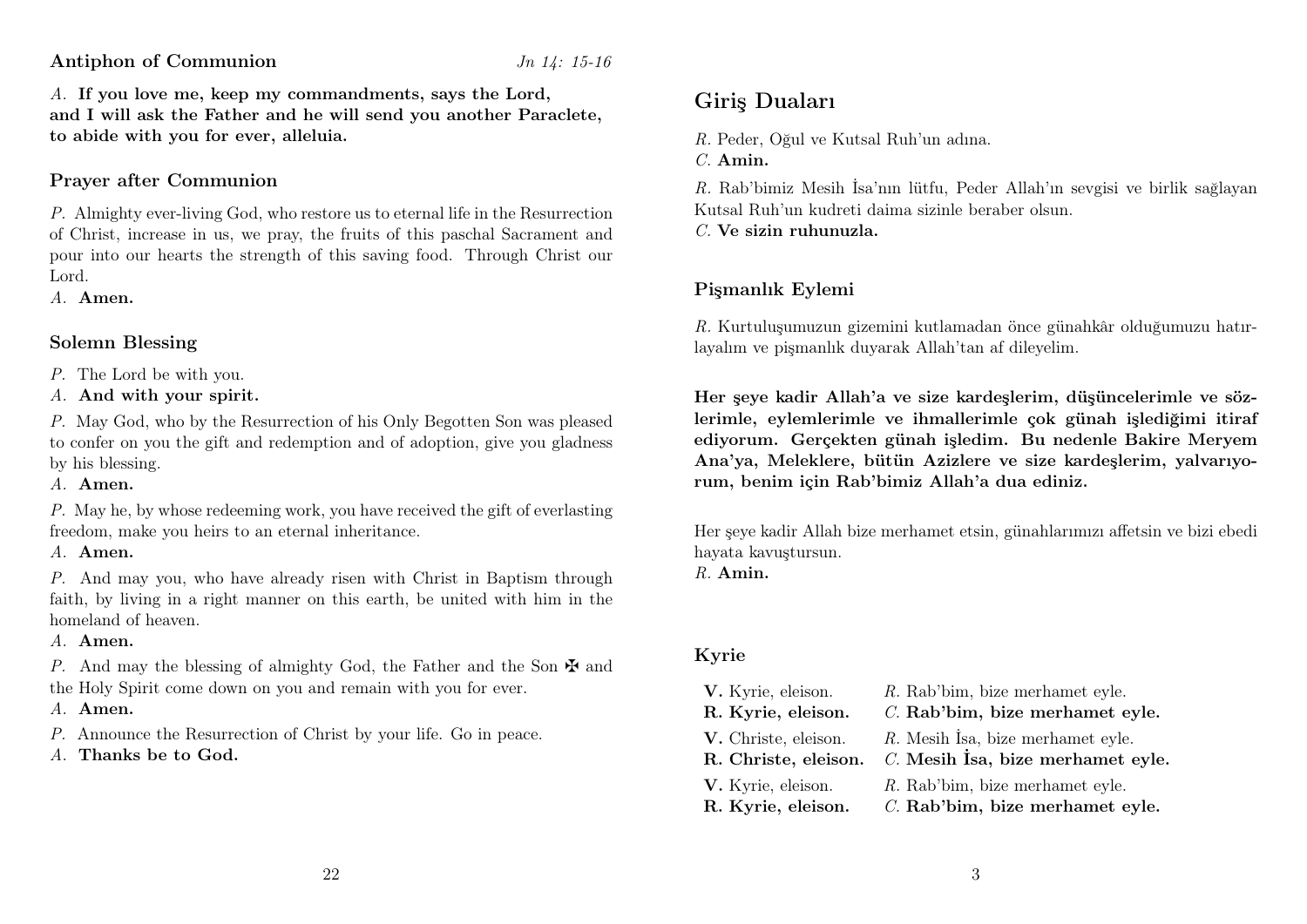#### Gloria

Gloria in excelsis Deo et in terra pax hominibus bonae voluntatis. Laudamus te, benedicimus te, adoramus te, glorificamus te, gratias agimus tibi propter magnam gloriam tuam, Domine Deus, Rex caelestis Deus Pater omnipotens, Domine Fili unigenite, Iesu Christe, Domine Deus, Agnus Dei, Filius Patris, qui tollis peccata mundi, miserere nobis; qui tollis peccata mundi, suscipe deprecationem nostram. Qui sedes ad dexteram Patris, miserere nobis. Quoniam tu solus Sanctus, tu solus Dominus, tu solus Altissimus, Iesu Christe, cum Sancto Spiritu: in gloria Dei Patris. Amen.

Glory to God in the highest, and on earth peace to people of good will. We praise you, we bless you, we adore you, we glorify you, we give you thanks for your great glory, Lord God, heavenly King, O God, almighty Father.

Lord Jesus Christ, Only Begotten Son, Lord God, Lamb of God, Son of the Father, you take away the sins of the world, have mercy on us; you take away the sins of the world, receive our prayer; you are seated at the right hand of the Father, have mercy on us.

For you alone are the Holy One, you alone are the Lord, you alone are the Most High, Jesus Christ, with the Holy Spirit, in the glory of God the Father. Amen.

#### Let us pray

P. Grant, almighty God, that we may celebrate with heartfelt devotion these days of joy, which we keep in honor of the risen Lord, and that what we relive in remembrance we may always hold to in what we do.

Through our Lord Jesus Christ, your Son, who lives and reigns with you in the unity of the Holy Spirit, one God, for ever and ever.

#### A. Amen

R. Her kötülükten bizi kurtar, Allah'ım; günlerimizi barış ve huzur içinde geçirmemize yardım et. Merhametinle günahtan bizi kurtar; sonsuz mutluluğun ümidi içinde yaşayan ve Kurtarıcımız Mesih İsa'nın gelişini bekleyen bizleri, yaşamdaki zorluklar karşısında koru ve kuvvetlendir.

C. Çünkü hükümdarlık, kudret ve yücelik ebediyen senindir.

R. Rab'bimiz Mesih İsa, Havarilerine "Sizleri barış içinde bırakıyorum, size benim huzurumu veriyorum" dedin. Günahlarımıza değil, Kilisenin imanına bak ve ona isteğine göre birlik ve barış bağışla. Sen Allah olarak ebediyen varsın ve hükmedersin.

C. Amin.

- R. Allah'ın selameti daima sizinle olsun.
- C. Ve sizin ruhunuzla.
- R. Kardeşlerim, Mesih'in sevgisi içinde birbirinize barış ve huzur dileyiniz.

#### Agnus Dei

Agnus Dei, qui tollis peccata mundi: miserere nobis. Agnus Dei, qui tollis peccata mundi: miserere nobis. Agnus Dei, qui tollis peccata mundi: dona nobis pacem.

Ey insanların günahlarını kaldıran Allah'ın kurbanı bize merhamet eyle.

Ey insanların günahlarını kaldıran Allah'ın kurbanı bize merhamet eyle.

Ey insanların günahlarını kaldıran Allah'ın kurbanı, bize barış ve huzur bağışla.

R. Ne mutlu Rab'bin sofrasına davet edilenlere. İşte Allah'ın kurbanı, dünyayı günahlardan kurtaran budur.

C. Rab'bim, bana gelmene layık değilim, ancak tek bir söz söyle, ruhum şifa bulacaktır.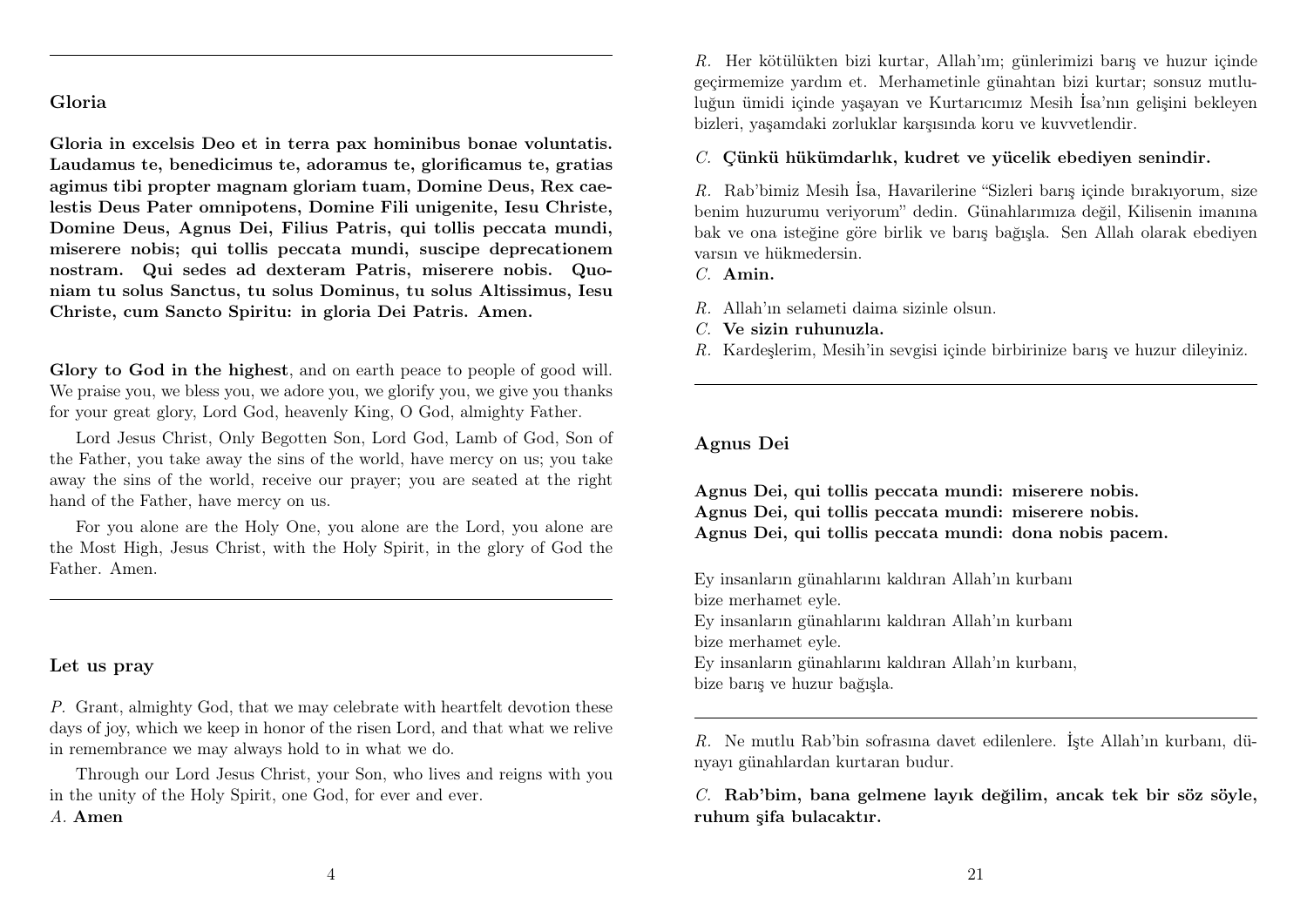P. Deliver us, Lord, we pray, from every evil, graciously grant peace in our days, that, by the help of your mercy, we may be always free from sin and safe from all distress, as we await the blessed hope and the coming of our Savior, Jesus Christ.

A. For the kingdom, the power, and the glory are yours, now and for ever.

P. Lord Jesus Christ, who said to your Apostles: Peace I leave you, my peace I give you; look not on our sins, but on the faith of your Church, and graciously grant her peace and unity in accordance with your will. Who live and reign for ever and ever.

A. Amen.

P. The peace of the Lord be with you always.

A. And with your spirit.

P. Let us offer each other a sign of peace.

#### Agnus Dei

Agnus Dei, qui tollis peccata mundi: miserere nobis. Agnus Dei, qui tollis peccata mundi: miserere nobis. Agnus Dei, qui tollis peccata mundi: dona nobis pacem.

Lamb of God, you take away the sins of the world, have mercy on us. Lamb of God, you take away the sins of the world, have mercy on us. Lamb of God, you take away the sins of the world, grant us peace.

P. Behold the Lamb of God, behold him who takes away the sins of the world. Blessed are those called to the supper of the Lamb.

A. Lord, I am not worthy that you should enter under my roof, but only say the word and my soul shall be healed.

Gloria in excelsis Deo et in terra pax hominibus bonae voluntatis. Laudamus te, benedicimus te, adoramus te, glorificamus te, gratias agimus tibi propter magnam gloriam tuam, Domine Deus, Rex caelestis Deus Pater omnipotens, Domine Fili unigenite, Iesu Christe, Domine Deus, Agnus Dei, Filius Patris, qui tollis peccata mundi, miserere nobis; qui tollis peccata mundi, suscipe deprecationem nostram. Qui sedes ad dexteram Patris, miserere nobis. Quoniam tu solus Sanctus, tu solus Dominus, tu solus Altissimus, Iesu Christe, cum Sancto Spiritu: in gloria Dei Patris. Amen.

Göklerdeki yüce Allah'a övgüler olsun. Yeryüzündeki iyi niyetli insanlara, barış gelsin. Seni överiz, Seni yüceltiriz. Sana ibadet ederiz. Sana hamdederiz. Yüce Allah, göklerin Kralı, her şeye kadir Peder Allah, sonsuz şanın için sana şükrederiz.

Mesih İsa, biricik Oğul, Yüce Allah, Allah'ın Kurbanı, Peder'in Oğlu, dünyanın günahlarını kaldıran Sen, bize merhamet eyle. Dünyanın günahlarını kaldıran Sen, dualarımızı kabul eyle.

Yüce Allah'ın sağında oturan Sen, bize merhamet eyle. Çünkü yalnız Sen kutsalsın, yalnız Sen Rab'bimizsin, yalnız Sen yücesin. Ey Mesih İsa, Kutsal Ruh'la birlikte Peder Allah'ın şanındasın. Âmin.

#### Dua edelim

R. Her şeye kadir Allah, sana yalvarıyoruz: Bu bayram günlerinde, Oğlu'nun dirilişini neşe ve imanla kutlayabilmemiz için bizlerden lütfunu esirgeme ve bu Paskalya gizemine yaşamımızda iyi eserlerle tanıklık etmemizi sağla.

Bunu, seninle ve Kutsal Ruh'la birlikte şimdi ve ebediyen hükmeden Oğlun Rabbimiz Mesih İsa'nın adına senden dileriz. C. Amin.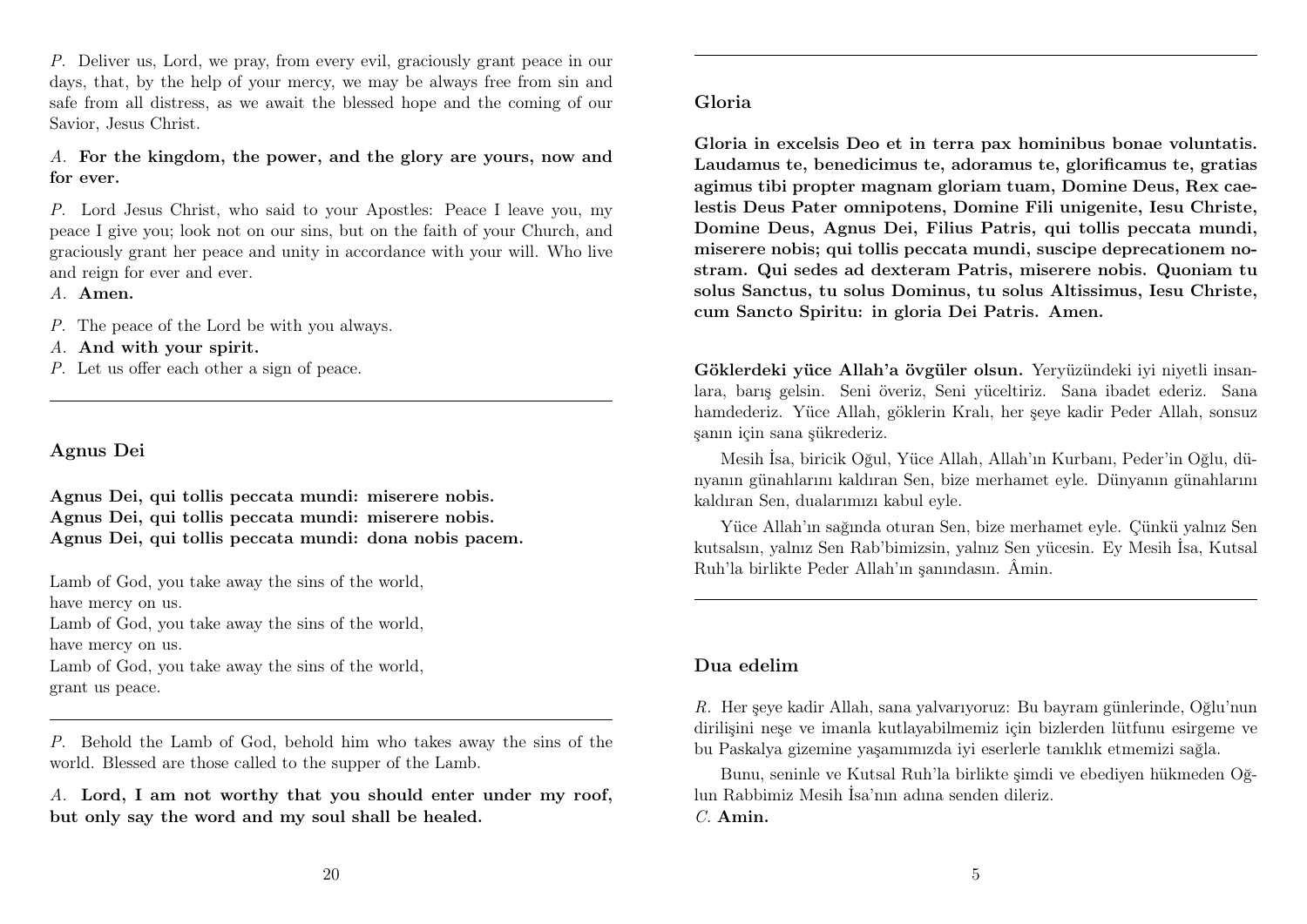# Liturgy of the Word

#### First Reading

#### A Reading from the Acts of the Apostles 15:1-2, 22-29

Some who had come down from Judea were instructing the brothers, «Unless you are circumcised according to the Mosaic practice, you cannot be saved.» Because there arose no little dissension and debate by Paul and Barnabas with them, it was decided that Paul, Barnabas, and some of the others should go up to Jerusalem to the apostles and elders about this question.

The apostles and elders, in agreement with the whole church, decided to choose representatives and to send them to Antioch with Paul and Barnabas. The ones chosen were Judas, who was called Barsabbas, and Silas, leaders among the brothers.

This is the letter delivered by them: «The apostles and the elders, your brothers, to the brothers in Antioch, Syria, and Cilicia of Gentile origin: greetings. Since we have heard that some of our number who went out without any mandate from us have upset you with their teachings and disturbed your peace of mind, we have with one accord decided to choose representatives and to send them to you along with our beloved Barnabas and Paul, who have dedicated their lives to the name of our Lord Jesus Christ. So we are sending Judas and Silas who will also convey this same message by word of mouth:

"It is the decision of the Holy Spirit and of us not to place on you any burden beyond these necessities, namely, to abstain from meat sacrificed to idols, from blood, from meats of strangled animals, and from unlawful marriage. If you keep free of these, you will be doing what is right. Farewell."»

The word of the Lord.

A. Thanks be to God.

Allah'ım, Oğlu'nun ölümünü ve dirilişini anarak, bu ebedi hayatın ekmeğini ve kurtuluş kupasını sana sunarak şükrediyoruz; çünkü huzurunda sana hizmet etmeye bizleri layık gördün. Alçakgönüllülükle sana yalvarıyoruz: Mesih İsa'nın bedenini ve kanını paylaştığımız zaman, Kutsal Ruh'un kudretiyle hepimizin toplanmasını ve birlik içinde yaşamasını sağla.

Bütün dünyaya yayılmış olan Kilise'ni hatırla, Rab'bim, Papa Hazretleri . . . , Episkoposumuz . . . ve senin hizmetinde bulunanlarla birlikte, Kilise'ni sevginle güçlendir.

Diriliş ümidi içinde ölmüş olan kardeşlerimizi ve merhametine sığınmış olan tüm ölülerimizi hatırla. Rab'bim, onları cennete kabul eyle ve ebedi nura kavuştur. Hepimize merhametini göstermeni diliyoruz. Allah'ın Annesi, Bakire Aziz Meryem, O'nun eşi Aziz Yusuf, bu dünyada senin sevgini kazanmış olan Havariler ve Azizlerle birlikte, ebedi hayata kavuşmamızı, sevgili Oğlun Mesih İsa ile seni övmemizi ve sana ebediyen şükretmemizi sağla.

Her şeye kadir Peder Allah, Kutsal Ruh'un sağladığı birlik içinde, Mesih sayesinde, Mesih içinde ve Mesih'le birlikte, asırlar boyunca, sana şan ve övgüler olsun.

C. Amin.

# Komünyon Duası

Kurtarıcımız Mesih İsa'nın bize öğrettiği duayı iman ve güvenle söyleyelim.

Praeceptis salutaribus moniti, et divina institutione formati, audemus dicere:

Pater noster, qui es in caelis, sanctificetur nomen tuum, adveniat regnum tuum, fiat voluntas tua, sicut in caelo et in terra. Panem nostrum cotidianum da nobis hodie, et dimitte nobis debita nostra, sicut et nos dimittimus debitoribus nostris, et ne nos inducas in tentationem, sed libera nos a malo.

Göklerdeki Pederimiz, adın yüceltilsin, hükümdarlığın gelsin, göklerde olduğu gibi, yeryüzünde de senin isteğin olsun. Günlük ekmeğimizi bugün de bize ver, bize kötülük edenleri bağışladığımız gibi, sen de bağışla suçlarımızı. Bizi günah işlemekten koru ve kötülükten kurtar.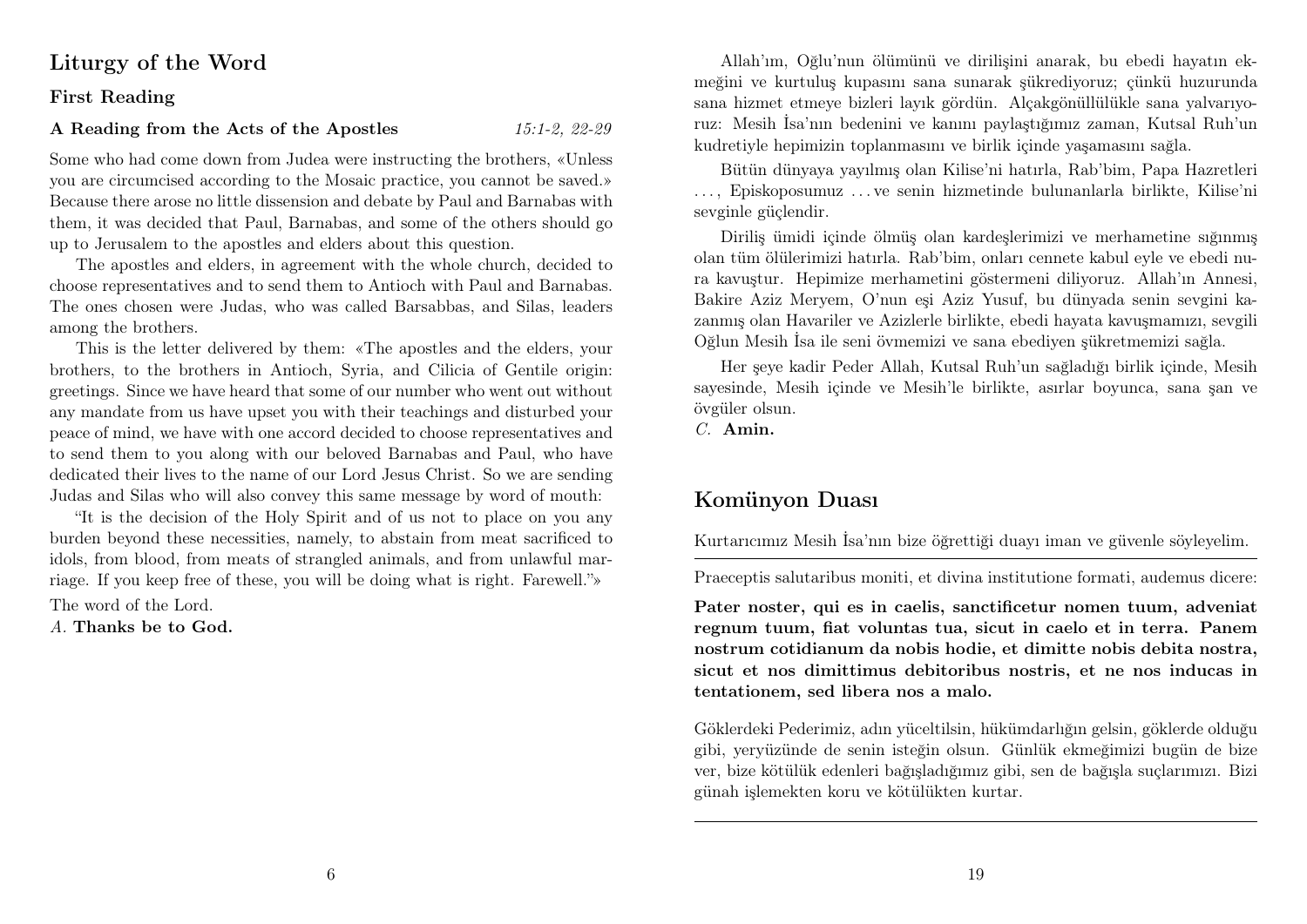Therefore, as we celebrate the memorial of his Death and Resurrection, we offer you, Lord, the Bread of life and the Chalice of salvation, giving thanks that you have held us worthy to be in your presence and minister to you. Humbly we pray that, partaking of the Body and Blood of Christ, we may be gathered into one by the Holy Spirit.

Remember, Lord, your Church, spread throughout the world, and bring her to the fullness of charity, together with  $N$ , our Pope and  $N$ , our Bishop and all the clergy.

Remember also our brothers and sisters who have fallen asleep in the hope of the resurrection, and all who have died in your mercy: welcome them into the light of your face. Have mercy on us all, we pray, that with the Blessed Virgin Mary, Mother of God, with her spouse Saint Joseph, with the blessed Apostles, and all the Saints who have pleased you throughout the ages, we may merit to be coheirs to eternal life, and may praise and glorify you through your Son, Jesus Christ.

Through him, and with him, and in him, O God, almighty Father, in the unity of the Holy Spirit, all glory and honor is yours, for ever and ever. A. Amen.

# Rite of Communion

At the Savior's command and formed by divine teaching, we dare to say:

Praeceptis salutaribus moniti, et divina institutione formati, audemus dicere:

Pater noster, qui es in caelis, sanctificetur nomen tuum, adveniat regnum tuum, fiat voluntas tua, sicut in caelo et in terra. Panem nostrum cotidianum da nobis hodie, et dimitte nobis debita nostra, sicut et nos dimittimus debitoribus nostris, et ne nos inducas in tentationem, sed libera nos a malo.

Our Father, who art in heaven, hallowed be thy name; Thy kingdom come; Thy will be done on earth as it is in heaven. Give us this day our daily bread; and forgive us our trespasses as we forgive those who trespass against us; and lead us not into temptation, but deliver us from evil.

# Kutsal Kitabın Okunması

Birinci Okuma

#### Havarilerin İşleri Kitabından Sözler 15,1- 2.22-29

O günlerde, Yahudiye'den gelen bazı kişiler Antakya'daki kardeşlere: «Eğer Musa'nın yasası uyarınca sünnet olmazsanız, kurtulamazsınız» diye öğretiyorlardı. Bu adamlarla Pavlus ve Barnabas arasında bir hayli çekişme ve tartışmalar oldu. O zaman Pavlus'la Barnabas'ın, kardeşlerden birkaç kişi ile birlikte, Yeruşalem'e gidip bu sorunu görüşmek üzere, Havariler ve İhtiyarların yanına gitmeleri kararlaştırıldı.

Bunun üzerine Havariler ve İhtiyarlar tüm cemaatiyle birlikte anlaşarak, kendi aralarından seçilmiş olan kişileri, Pavlus ve Barnabas'la birlikte Antakya'ya göndermeye karar verdiler. Kardeşlerin önde gelenlerinden Barsaba denilen Yahuda ve Silas'ı seçtiler.

Onların eliyle yazılan şu mektubu yolladılar: «Kardeşleriniz olan biz Havariler ve İhtiyarlar'dan, Antakya'da, Suriye'de ve Kilikya'da bulunan ve putperestlikten dönen siz kardeşlere selam! Bizden bazı kişilerin yanınıza geldiğini, sözleriyle sizleri rahatsız edip aklınızı karıştırdığını öğrendik. Oysa onlara biz yetki vermedik.

Bu nedenle, aramızdan seçtiğimiz bazı kişileri, sevgili kardeşlerimiz Pavlus ve Barnabas'la birlikte size göndermeye oybirliğiyle karar verdik. Bu adamlar Rabbimiz Mesih İsa'nın adı uğruna canlarını ortaya atmışlardır. Bu şeylerin aynısını sözlü olarak size aktaracak olan Yahuda ile Silas'ı size gönderiyoruz.

"Kutsal Ruh ve bizler, gerekli olan şu kuralların dışında herhangi bir şey yüklememeyi uygun gördük: Putlara sunulan kurbanların etinden, kandan, boğularak öldürülen hayvanların etinden ve cinsel ahlaksızlıktan sakınmanız gerekir. Bunlardan sakınıp kaçınırsanız, iyi edersiniz. Esen kalın!"»

İşte, Rab'bin sözleridir.

C. Rab'bim, sana şükürler olsun.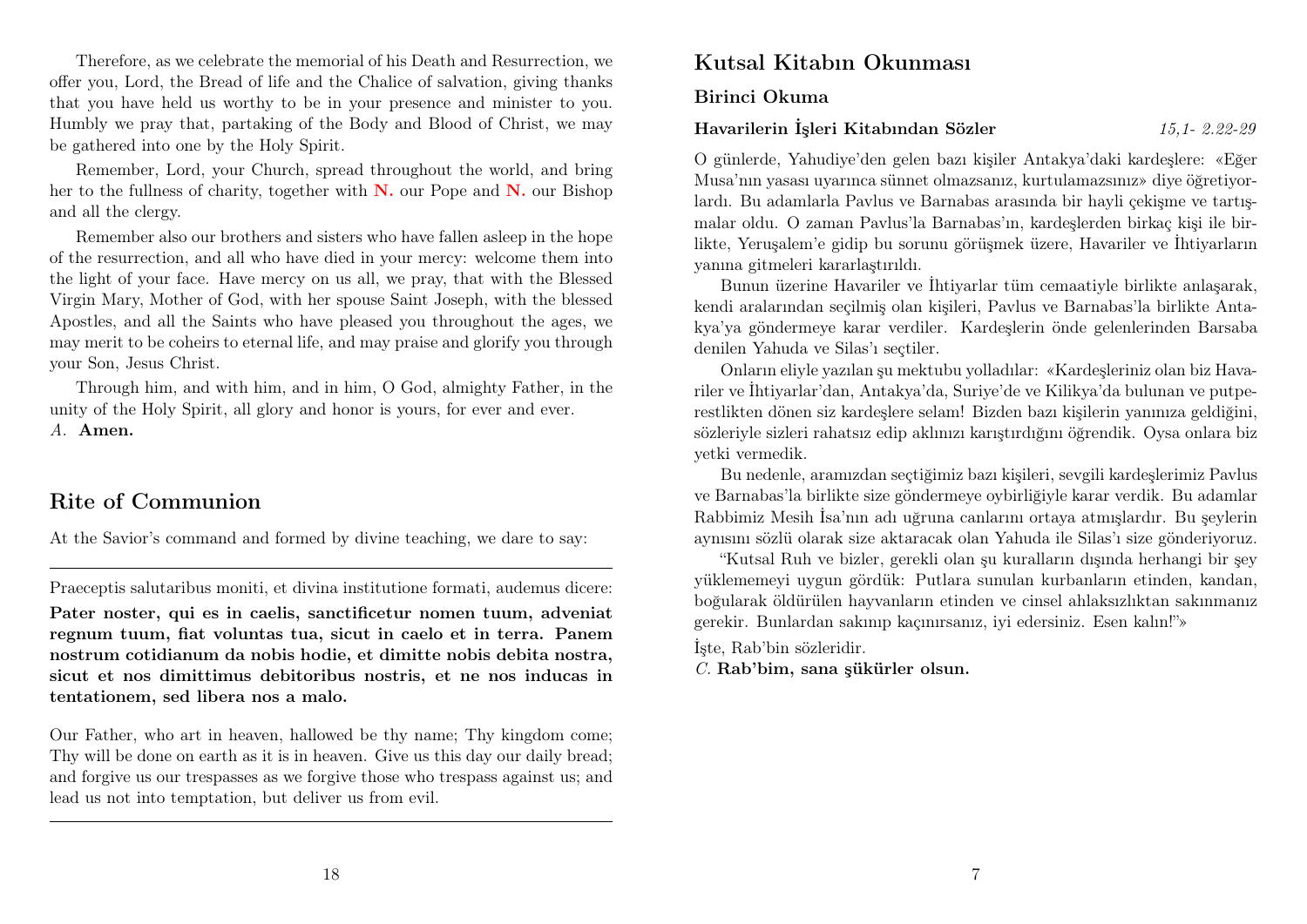#### Responsorial Psalm Psalm Ps 67:2-3, 5-6, 8

A. O God, let all the nations praise you! May God have pity on us and bless us; may he let his face shine upon us. So may your way be known upon earth; among all nations, your salvation. A. O God, let all the nations praise you!

May the nations be glad and exult because you rule the peoples in equity; the nations on the earth you guide. A. O God, let all the nations praise you!

May the peoples praise you, O God; may all the peoples praise you! May God bless us, and may all the ends of the earth fear him! A. O God, let all the nations praise you!

## Second Reading

#### A Reading from the Book of Revelation 21:10-14, 22-23

The angel took me in spirit to a great, high mountain and showed me the holy city Jerusalem coming down out of heaven from God. It gleamed with the splendor of God.

Its radiance was like that of a precious stone, like jasper, clear as crystal. It had a massive, high wall, with twelve gates where twelve angels were stationed and on which names were inscribed, the names of the twelve tribes of the Israelites. There were three gates facing east, three north, three south, and three west. The wall of the city had twelve courses of stones as its foundation, on which were inscribed the twelve names of the twelve apostles of the Lamb.

I saw no temple in the city for its temple is the Lord God almighty and the Lamb. The city had no need of sun or moon to shine on it, for the glory of God gave it light, and its lamp was the Lamb.

The word of the Lord.

A. Thanks be to God

#### Sanctus

Sanctus, Sanctus, Sanctus Dóminus Deus Sábaoth. Pleni sunt cæli et terra glória tua. Hosánna in excélsis. Benedíctus qui venit in nómine Dómini. Hosánna in excélsis.

Kutsal, Kutsal, Kutsal, evrenin Tanrısı. Gökler ve yerler şanınla doludur. "Hosanna" göklerdeki Yüce Allah'a. Rab'bin adına gelen yüceltilsin. "Hosanna" göklerdeki Yüce Allah'a.

Rab'bimiz, gerçekten sen kutsalsın ve her mükemmelliğin kaynağısın.

Sana yalvarıyoruz, Allah'ım, bu adakların Rab'bimiz Mesih İsa'nın bedeni ve kanı olmaları için, onları Kutsal Ruh'un kudretiyle  $\mathbf{\Psi}$  kutsal kıl.

Mesih İsa ele verilip, kendi iradesiyle ölüme doğru yürüdüğü zaman, ekmeği aldı, sana şükrederek onu böldü ve Havarilerine vererek şöyle dedi:

#### ALINIZ VE HEPİNİZ YİYİNİZ, BU SİZİN İÇİN KURBAN EDİLEN BENİM BEDENİMDİR.

Aynı şekilde, yemekten sonra, şarap kupasını aldı, sana şükrederek onu takdis etti ve Havarilerine vererek şöyle dedi:

ALINIZ VE HEPİNİZ BU KUPADAN İÇİNİZ, BU BENİM KANIMDIR, YENİ VE EBEDİ AHDİN KANIDIR. O, GÜNAHLARIN BAĞIŞLANMASI İÇİN SİZİN VE BÜTÜN İNSANLAR UĞRUNA DÖKÜLECEKTİR. BUNU BENİ ANMAK İÇİN YAPINIZ.

İmanın gizi büyüktür.

Rab'bimiz Mesih İsa, senin ölümünü anıyoruz, dirilişini kutluyoruz ve şanlı gelişini bekliyoruz.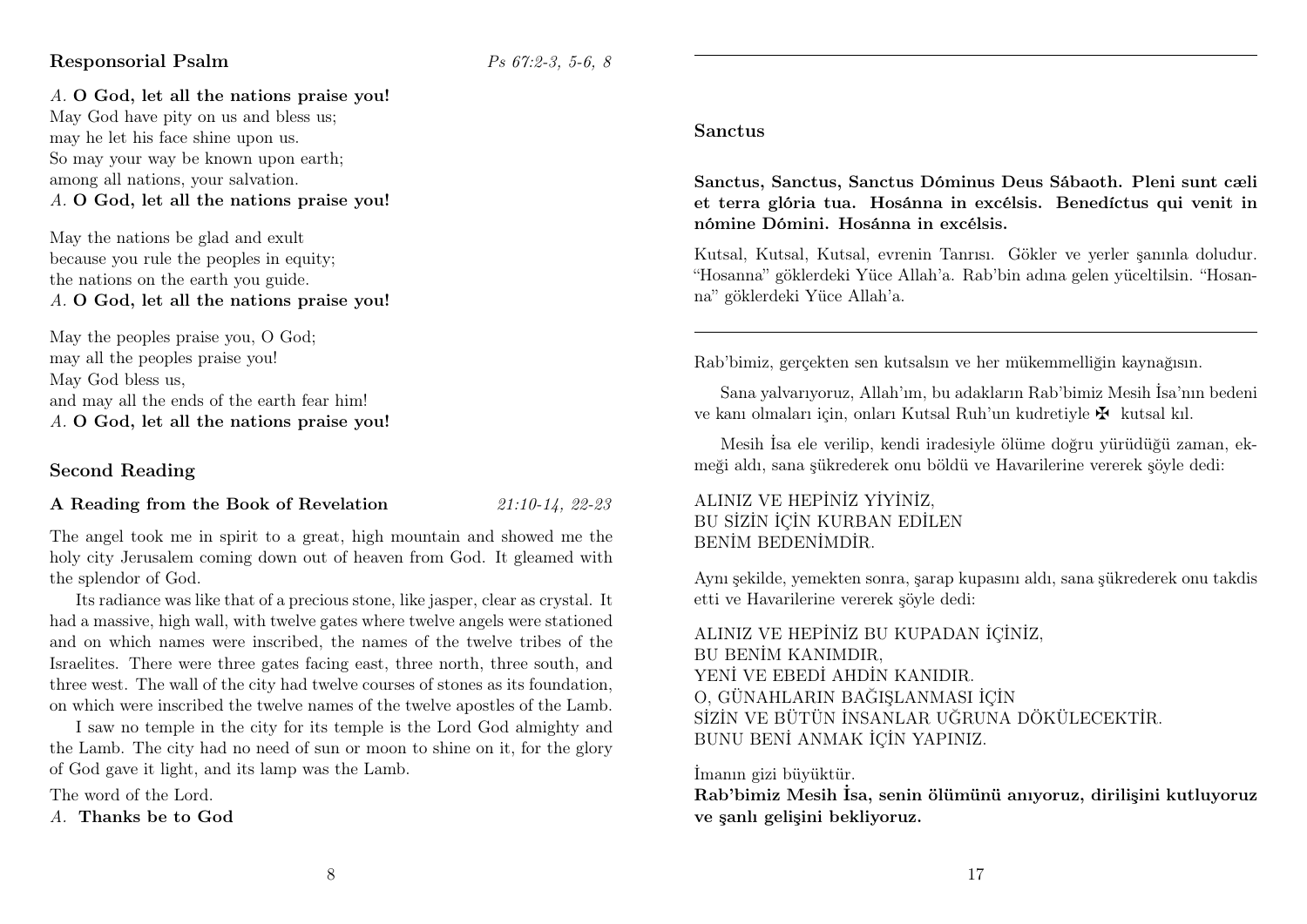#### Sanctus

Sanctus, Sanctus, Sanctus Dóminus Deus Sábaoth. Pleni sunt cæli et terra glória tua. Hosánna in excélsis. Benedíctus qui venit in nómine Dómini. Hosánna in excélsis.

Holy, Holy, Holy Lord God of hosts. Heaven and earth are full of your glory. Hosanna in the highest. Blessed is he who comes in the name of the Lord. Hosanna in the highest.

You are indeed Holy, O Lord, the fount of all holiness.

Make holy, therefore, these gifts, we pray, by sending down your Spirit upon them like the dewfall, so that they may become for us the Body  $\mathbf{\ddot{F}}$  and Blood of our Lord Jesus Christ.

At the time he was betrayed and entered willingly into his Passion, he took bread and, giving thanks, broke it, and gave it to his disciples, saying:

TAKE THIS, ALL OF YOU, AND EAT OF IT: FOR THIS IS MY BODY WHICH WILL BE GIVEN UP FOR YOU.

In a similar way, when supper was ended, he took the chalice and, once more giving thanks, he gave it to his disciples, saying:

TAKE THIS, ALL OF YOU, AND DRINK FROM IT; FOR THIS IS THE CHALICE OF MY BLOOD, THE BLOOD OF THE NEW AND ETERNAL COVENANT, WHICH WILL BE POURED OUT FOR YOU AND FOR MANY FOR THE FORGIVENESS OF SINS. DO THIS IN MEMORY OF ME.

#### The mystery of faith.

We proclaim your Death, O Lord, and profess your Resurrection until you come again.

C. Uluslar seni övsün, ey Allah'ım, tüm uluslar seni övsün! Allah bize acısın ve bizi mutlu kılsın! Yüzünün ışığı aramızda parlasın! Tanıyacağız O'nun yolunu yeryüzünde ve selametini tüm uluslar arasında. C. Uluslar seni övsün, ey Allah'ım, tüm uluslar seni övsün!

Milletler sevinsin ve ilahiler söylesin, çünkü sen toplumları doğrulukla yargılarsın ve yeryüzünde milletlere yol gösterirsin. C. Uluslar seni övsün, ey Allah'ım, tüm uluslar seni övsün!

Uluslar seni övsün, ey Allah'ım, tüm uluslar hep birlikte seni övsün! Allah, bizim Allah'ımız, bizi mutlu kılsın! Tüm insanlar O'nun önünde saygıyla eğilsin! C. Uluslar seni övsün, ey Allah'ım, tüm uluslar seni övsün!

#### İkinci Okuma

#### Vahiy Kitabından Sözler 21,10-14.22-23

Ben Yuhanna, bir meleğin beni Ruh'un etkisi altında büyük ve yüksek bir dağa götürdüğünü gördüm. Orada, gökten Allah'ın yanından inen ve Allah'ın görkemiyle parıldayan kutsal şehri, Yeruşalem'i gösterdi.

Şehrin ışığı, çok değerli bir taşın, billur gibi ışıldayan yeşim taşının parlaklığına benziyordu. Şehrin büyük ve yüksek surları ve on iki kapısı vardı. Kapılar üstünde on iki melek duruyordu. Kapıların üzerine, İsrail oğullarının on iki kavminin adları yazılmıştı. Doğuda üç kapı, kuzeyde üç kapı, güneyde üç kapı ve batıda üç kapı vardı. Şehrin surlarının on iki temeli vardı ve bunların üzerinde Kuzu'nun on iki Havarisinin adları yazılıydı.

Şehir içinde tapınak görmedim, çünkü O'nun tapınağı, Rab, gücü her şeye yeten Allah ve Kuzu'dur. Şehrin, aydınlatılması için ne güneşe ne de aya ihtiyacı vardır, çünkü onu aydınlatan, Allah'ın şanı ve onun ışık kaynağı da, Kuzu'dur.

İşte, Rab'bin sözleridir.

C. Rab'bim, sana şükürler olsun.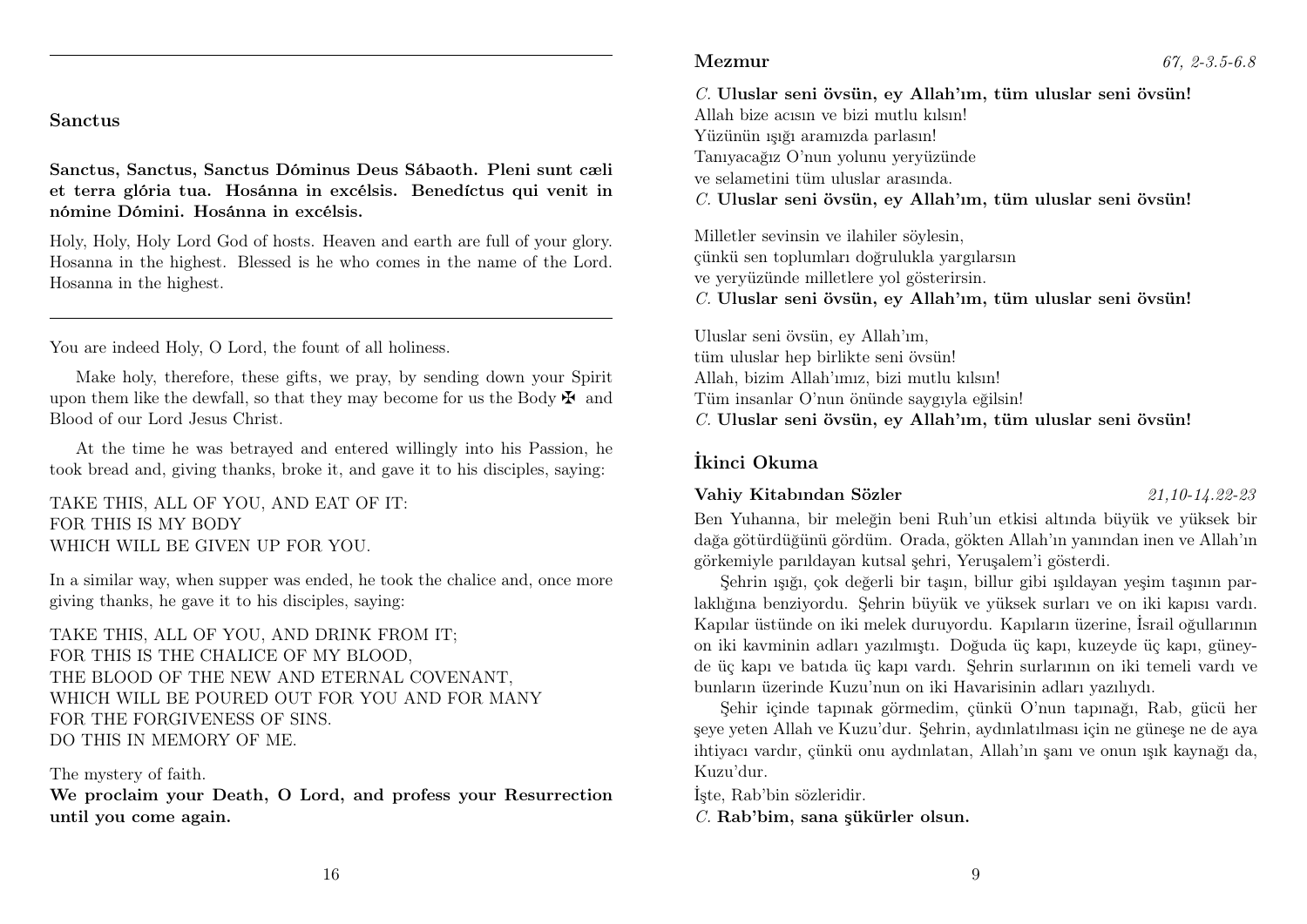#### Antiphon to the Gospel  $J_n$  14:23

#### Alleluia, alleluia.

Whoever loves me will keep my word, says the Lord, and my Father will love him and we will come to him.

#### Alleluia, alleluia.

# Holy Gospel

P. The Lord be with you.

#### A. And with your spirit.

P. A Reading from the Holy Gospel according to John 14:23-29

#### $\mathbf{\ddot{A}}$ . Glory to you, O Lord.

J Father will love him, and we will come to him and make our dwelling with esus said to his disciples: «Whoever loves me will keep my word, and my him. Whoever does not love me does not keep my words; yet the word you hear is not mine but that of the Father who sent me.

I have told you this while I am with you. The Advocate, the Holy Spirit, whom the Father will send in my name, will teach you everything and remind you of all that I told you.

Peace I leave with you; my peace I give to you. Not as the world gives do I give it to you. Do not let your hearts be troubled or afraid. You heard me tell you, "I am going away and I will come back to you." If you loved me, you would rejoice that I am going to the Father; for the Father is greater than I. And now I have told you this before it happens, so that when it happens you may believe.»

10

The Gospel of the Lord.

A. Praise to you, Lord Jesus Christ.

# Homily

— Mesih İsa'ya iman eden bizlerin gerçek özgürlüğe ve ebedi hayata kavuşmamız için Rab'be dua edelim.

R. Allah'ım, Kilise'nin sana sunduğu duaları dinle: Bir baba gibi sevdiklerine merhametle bak ve yeni bir yaşama başlayabilmemiz için bizlerden yardımını esirgeme. Bunu, Rabbimiz Mesih İsa'nın adına senden dileriz. C. Amin.

Şükran Duası

R. Kardeşlerim, Allah'ın benim ve sizin kurbanınızı sevgiyle kabul etmesi için, hep beraber dua edelim.

C. Allah, kendi adının şanı ve yüceliği, bizim ve tüm Kilisenin iyiliği için senin ellerinden bu kurbanı kabul etsin.

#### Adaklar üzerine Dua

R. Allah'ım, sunduğumuz bu adaklarla dualarımızı kabul et. Sevgine daha uygun bir şekilde yaşayabilmemiz için, yüreklerimizi her kötülükten arıt ve koru. Bunu, Rabbimiz Mesih İsa'nın adına senden dileriz.

C. Amin.

 $R$ . Rab sizinle olsun.

C. Ve sizin ruhunuzla.

R. Kalplerimizi Allah'a yükseltelim.

C. Kalplerimiz Rab iledir.

R. Rab'bimiz Allah'a şükredelim.

C. Gerçekten bu doğru ve gereklidir.

R. Rabbimiz Allah, her zaman seni övmek bir görevdir ve selamet yoludur, özellikle Paskalyamız olan Rabbimiz Mesih İsa'nın kurban edildiği bu bayram günlerinde sana daha çok şükretmek gereklidir.

Çünkü Mesih İsa, Çarmıh üzerinde kendi bedenini feda ederek kadim adakları yerine getirdi ve kendisini senin ellerine teslim ederek bizim kurtuluşumuz için Rahip, Sunak ve Kurban olarak kendisini sana sundu.

Bu nedenle bütün dünyada Hristiyanlar Paskalya neşesiyle sevinirler ve göklerdeki Kuvvetler, Melekler ve bütün Azizler, yüce haşmetini över ve daima derler ki: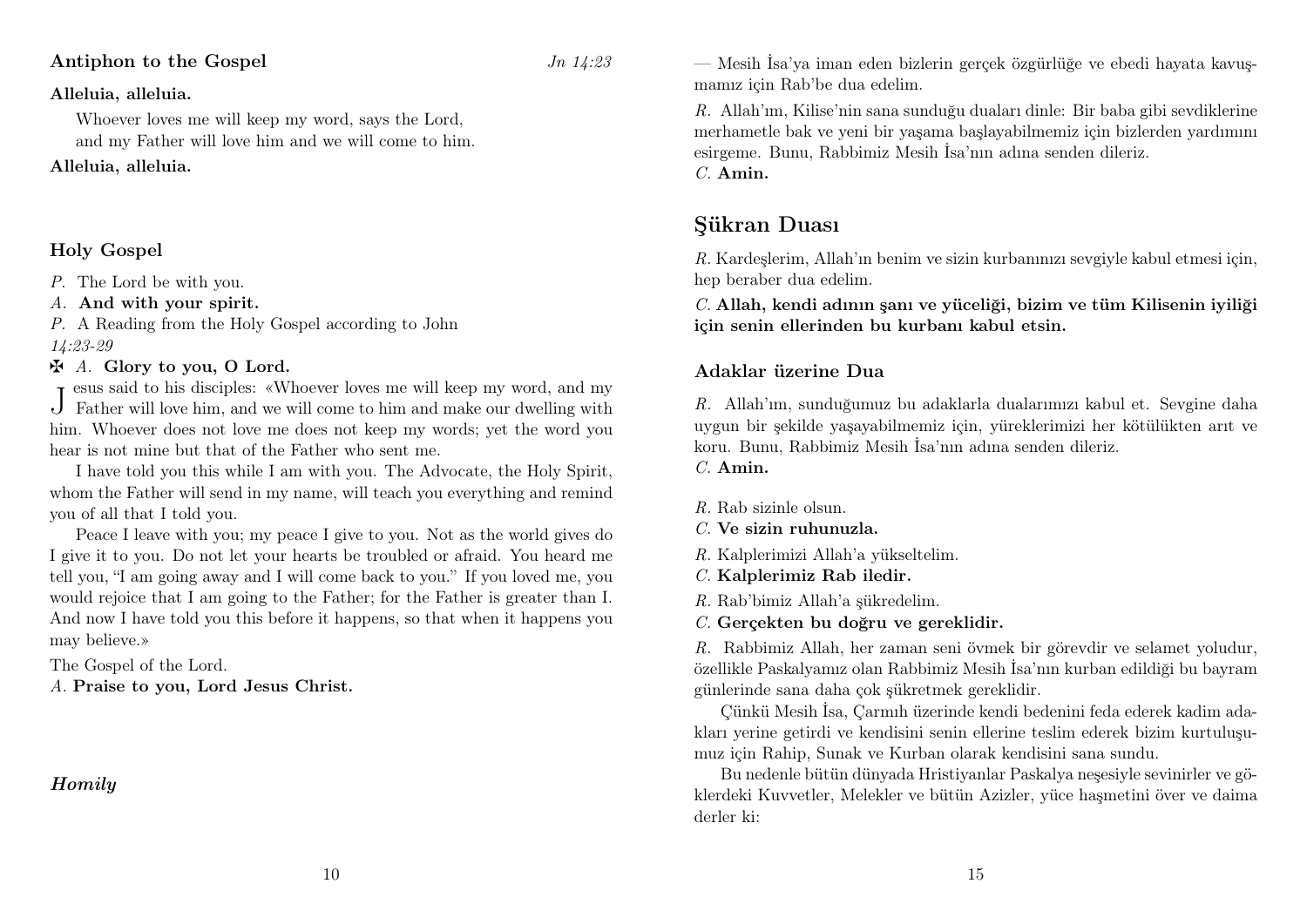— For comfort to all who are ill, and eternal rest to all who have died, we pray to the Lord.

P. Father, you have made your dwelling with us. We rejoice and are glad in this Day you have made. Hear our prayers, fulfill our needs, and grant us your salvation. We ask this through Christ our Lord.

A. Amen.

# Liturgy of the Eucharist

P. Pray, brethren, that my sacrifice and yours may be acceptable to God, the almighty Father.

A. May the Lord accept the sacrifice at your hands for the praise and glory of his name, for our good and the good of all his holy Church.

### Prayer over the Offerings

P. May our prayers rise up to you, O Lord, together with the sacrificial offerings, so that, purified by your graciousness, we may be conformed to the mysteries of your mighty love. Through Christ our Lord.

A. Amen.

- P. The Lord be with you.
- A. And with your spirit.
- P. Lift up your hearts.
- A. We lift them up to the Lord.

P. Let us give thanks to the Lord our God.

A. It is right and just.

P. It is truly right and just, our duty and our salvation, at all times to acclaim you, O Lord, but in this time above all to laud you yet more gloriously when Christ our Passover has been sacrificed.

By the oblation of his Body, he brought the sacrifices of old to fulfillment in the reality of the Cross, and, by commending himself to you for our salvation, showed himself the Priest, the Altar, and the Lamb of sacrifice.

Therefore, overcome with paschal joy, every land, every people exults in your praise and even the heavenly Powers, with the angelic hosts, sing together the unending hymn of your glory, as they acclaim:

#### Alleluya! Alleluya!

Mesih İsa şöyle diyor: «Beni seven sözüme uyar, Pederim de onu sever. Biz de ona geleceğiz.»

Alleluya! Alleluya!

# Kutsal İncil

- R. Rab sizinle olsun.
- C. Ve sizin ruhunuzla.
- R. Aziz Yuhanna tarafından yazılan Mesih İsa'nın İncil'inden Sözler
- 14, 23-29
- $\mathbf{\ddot{F}}$  C. Rab'bimiz Mesih İsa, sana övgüler olsun

O günlerde İsa, bu dünyadan Peder'inin yanına dönmeden önce Havarilerine şöyle dedi: «Beni seven sözüme uyar, Pederim de onu sever. Biz ona geleceğiz ve onunla birlikte yaşayacağız. Beni sevmeyen, sözlerime uymaz. Oysa işittiğiniz söz benim değil, beni gönderen Peder'indir.

Ben daha aranızdayken, size bunları söyledim. Ama Peder'in benim adımla göndereceği yardımcı, Kutsal Ruh size her şeyi öğretecek ve bütün söylediklerimi size hatırlatacaktır.

Size esenlik bırakıyorum; size benim esenliğimi veriyorum. Onu size, dünyanın verdiği gibi vermiyorum. Yüreğiniz sıkılmasın ve korkmasın. Size «Gidiyorum, ama yine geleceğim» dediğimi işittiniz. Eğer beni sevseydiniz, Peder'e gideceğim için sevinirdiniz, çünkü Peder benden daha büyüktür. Bunları size şimdiden, her şey olup bitmeden önce söyledim. Öyle ki, bunlar olunca inanasınız.»

Dinlediğimiz bu kutsal sözler için Rab'be şükredelim.

C. Rab'bimiz Mesih İsa, sana şükürler olsun.

Vaaz